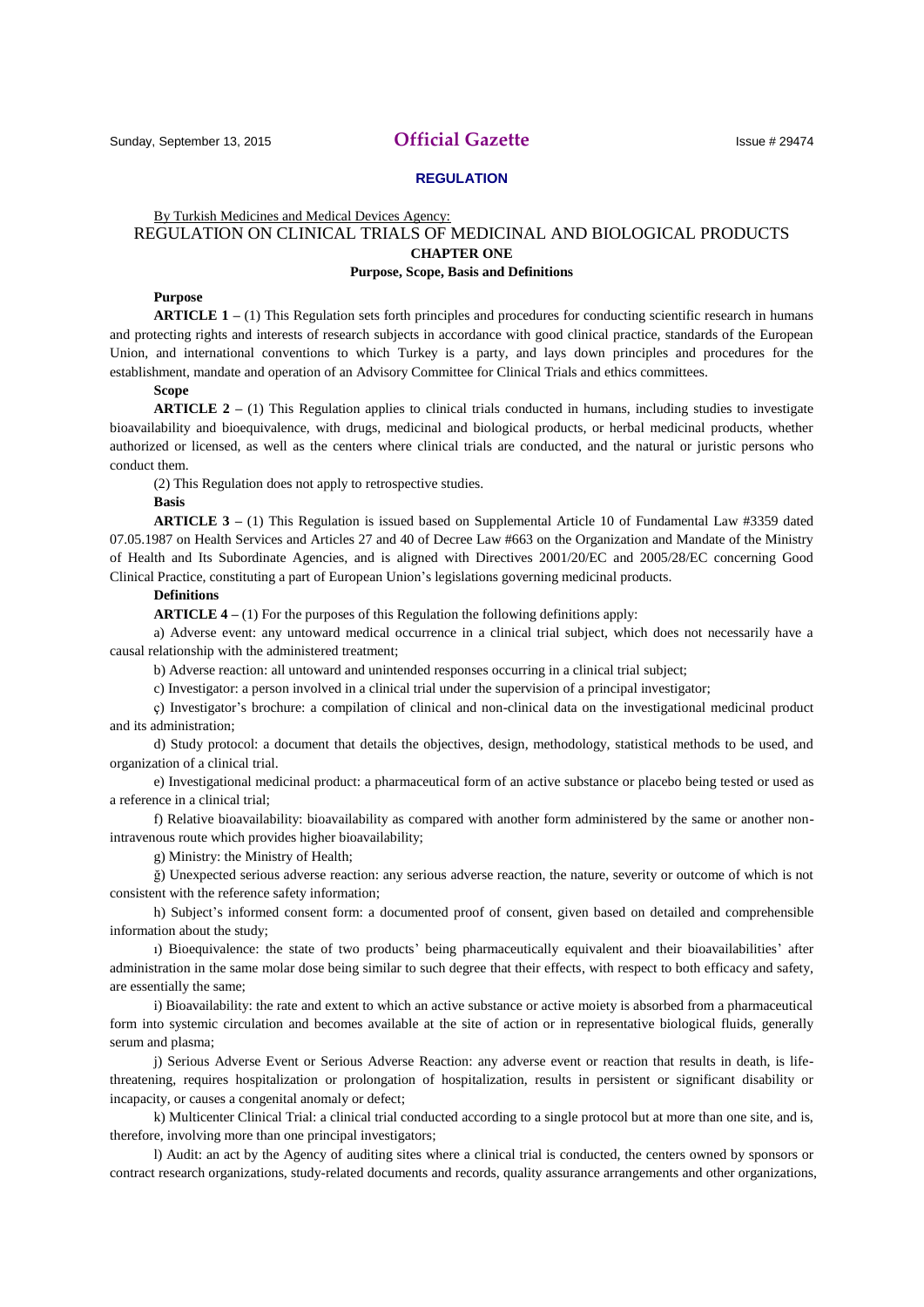boards or institutions related to the study, including ethics committees, for compliance with this Regulation or other applicable regulations;

m) Sponsor: an individual, institution or organization who takes responsibility for the initiation, conduct and/or funding of a clinical trial;

n) Ethics committee: a body established with the approval of the Agency to protect the rights, safety and wellbeing of human subjects by, among other things, expressing their scientific and ethical opinion on the methods and documents to be used to inform trial subjects and obtain their informed consent;

o) Subject: a healthy or unhealthy individual who is to participate in a clinical trial upon the written consent of the individual, personally, or that of the individual's legal representative, given according to this Regulation and other applicable regulations,

ö) Observational drug study: an epidemiological study to collect data on a medicinal product, spontaneously prescribed to patients undergoing treatment in the indications using the posology and route of administration, for which the product has been approved in Turkey according to the current diagnostic and therapeutic guidelines of the Ministry;

p) Drug or medicinal product: any natural, synthetically or biotechnologically derived active substance or combination of substances administered to humans with a view to curing, preventing or diagnosing a disease, or correcting, regulating or modifying a physiological function;

s) Good clinical practice: the rules that must be followed by all parties involved in a clinical trial, covering a set of regulations for designing, conducting, monitoring, budgeting, evaluating and reporting clinical trials to provide assurance that research is conducted according to international scientific and ethical standards, for protecting the rights and physical integrity of subjects, ensuring reliability and confidentiality of study data;

s) Disabled: any person who meets the criteria for disability as described in Turkish Civil Code #4721 of 22.11.2001;

t) Clinical trial: any investigation in humans intended to discover or verify the clinical, pharmacological or other pharmacodynamic effects of one or more investigational medicinal products, or to identify any adverse reactions to one or more investigational medicinal products or to study absorption, distribution, metabolism and excretion of one or more investigational medicinal products with the object of ascertaining their safety and efficacy;

u) Advisory Board for Clinical Trials: a council to be formed for expressing an opinion on matters related to clinical trials;

ü) Agency: Turkish Medicines and Medical Devices Agency;

v) Absolute bioavailability: bioavailability of the same molar quantity of a product as compared with that following intravenous administration;

y) Principal investigator: a physician or dental practitioner holding a doctorate or medical residency degree in a relevant branch, taking responsibility for the conduct of the study;

z) Contract research organization: an independent organization operating according to good clinical practice to whom the sponsor has delegated all or some of its duties and powers in connection with the clinical trial by a written contract.

aa) Administrative Responsible Person: A person, preferably holding a doctoral or medical residency degree, who is responsible for the coordination between principal investigators of trial sites and the ethics committee and the sponsor, or its legal representative, and, when necessary, between these parties and the Agency, on matters related to administrative aspects during the course of study in a multi-center trial setting.

bb) Legal representative: A person authorized to consent to enrollment in a clinical trial, for and on behalf of a potential subject, in line with the applicable regulations.

cc) Coordinator: A physician or dental practitioner, preferably holding a medical residency or doctoral degree, who is responsible for coordination between principal investigators of trial sites and the ethics committee and the sponsor or its legal representative, and, when necessary, between these parties and the Agency, in a multi-center trial setting."

# **CHAPTER TWO**

## **General Principles for Trials, Obtaining Approval for a Trial**

## **General principles for trials**

**ARTICLE 5 –** (1) The following requirements apply for conducting a trial with subjects:

a) The study has been performed first in a non-human in vitro environment or in a sufficient number of test animals.

b) Scientific data obtained in a non-human in vitro environment or from experiments in animals are, as far as the study objectives are concerned, sufficient to warrant conducting the study in humans also.

c) The benefits for science and the society expected from a trial must not prevail over the personal rights or good health of the subjects involved in the trial, or over any potential risks to their health.

ç) No trials may be conducted that involves disrupting the genetic structure of a subject's germ cells.

d) Decisions related to the medical follow up and treatment of a study subject will be taken by a physician or dental practitioner professionally qualified to take such decisions.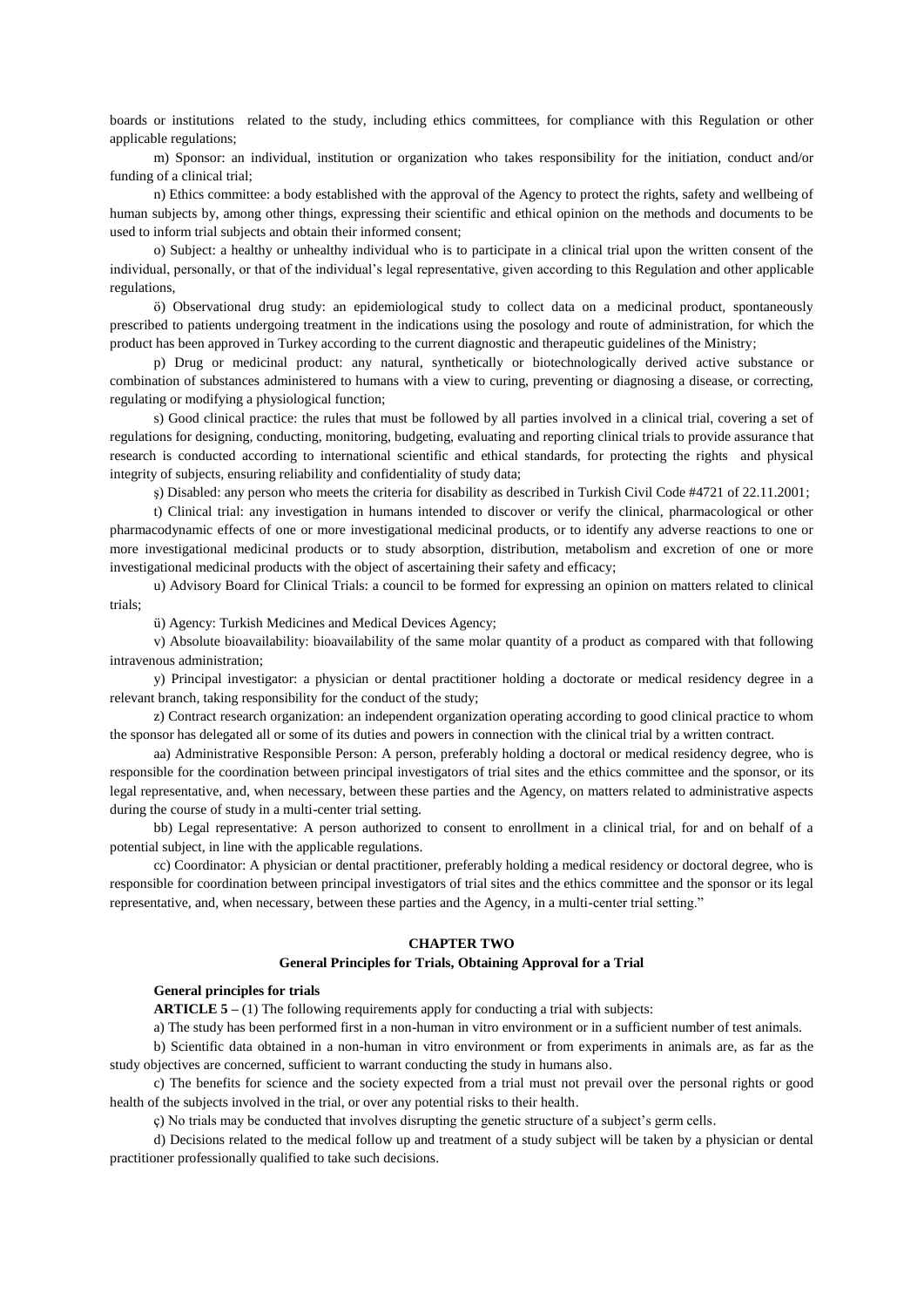e) Any procedures that inflict pain on the subject to a degree that would be incompatible with human dignity are prohibited.

f) The study design should minimize pain, discomfort, fear, and any risks related to the patient's condition or age. Both the limit of risk and the degree of discomfort must be specifically defined and continuously monitored.

g) The purpose of the trial must outweigh the burden placed on the person and the risk to the person's health.

ğ) It is essential that the study does not have any foreseeable noxious or permanent effects on human health.

h) Where it is concluded by the ethics committee that the anticipated benefits of a trial outweigh the potential risks, the trial may be initiated, having obtained the Agency's approval, provided the consent of the subjects is obtained in line with the applicable procedure and with due regard for their personal rights. The trial may only be continued for as long as these conditions are met.

ı) Prior to participation in the trial, the subject, or the subject's legal representative, will be informed by the principal investigator or by an investigator who is also a physician or dental practitioner fully knowledgeable in the subject matter of trial, sufficiently and in a manner comprehensible to the subject or the subject's legal representative, on the objective, methodology, expected benefits, foreseeable risks, challenges, and any aspects unfavorable to the subject's health or personal characteristics, as well as the conditions under which the study will be conducted and carried out, and that the subject is free to withdraw from the trial whenever the subject so wishes.

i) The subject's consent will be obtained that he or she will be participating in the trial by his or her completely free will, and this will be documented on a Subject's Informed Consent Form covering the information described in paragraph (1) above.

j) At least one person from the trial team will be appointed for the subject to contact and get information at any time on his or her health or on the progress of the study.

k) Subjects may withdraw from the trial at discretion, with or without giving a reason, at any time of their choosing, and may not be deprived of any of their rights during subsequent medical follow up and treatment.

l) To secure the subjects against harms from the clinical trial, insurance meeting regulatory requirements must be provided to subjects who take part in clinical trials, except observational drug studies and Phase IV clinical studies specified in Article 10, Paragraph (ç). However, for non-drug clinical trials, this will be determined based on the nature of the clinical trial. However, for non-drug clinical trials, this will depend on the nature of the study.

m) No compelling incentive and/or financial benefit, except insurance coverage, may be provided to encourage subjects or their legal representatives to participate or remain in the study. However, expenses associated with subjects' participation in the trial and any reduction in the personal income of healthy subjects resulting from workday loss will be specified and covered in the trial budget.

n) Subject identification details will not be disclosed when publishing the results from a clinical trial.

### **Children's participation in a trial**

**ARTICLE 6 –** (1) Where the subject matter of research is directly related to children or is a clinical condition that can be investigated only in children, or it is necessary to verify the applicability of adult data to children, it may be permitted to conduct a study in children within the below premise, taking account of the considerations highlighted above in Article 5, provided that the study carries no foreseeable risk to subjects' well-being and there is a common medical view that the study will directly benefit the subjects:

a) A common medical view must exist that the investigational product or procedure carries no known risk to children.

b) If the child is capable of expressing consent, written consent of the child's parents, or custodian, where applicable, must be also obtained, in addition to the child's consent, after being informed according to Article 5, Paragraph 1, Subparagraph (1).

c) The child will be removed from the trial immediately if he or she wishes to withdraw from the study at any stage, or refuses to take part in it.

ç) If the child is capable of weighing the information provided and reaching a sound decision, all relevant information regarding the trial will be explained to the child using appropriate language.

d) The ethics committee will be informed on the clinical, ethical, psychological and social aspects of the trial by a pediatrician who holds a doctoral or medical residency degree in pediatric dentistry, and give consideration to the protocol accordingly.

e) An ethics committee may not approve any clinical trial in children unless a favorable view for conducting the study in children has been given by a pediatrician. If deemed necessary for these trials, the opinion of a pediatrician or a pediatric dentist holding a doctoral or medical residency degree in a field relevant to the subject matter of the trial will be consulted, and the decision on whether or not to authorize the trial will be based on such opinion.

f) No compelling incentive or financial benefit may be offered in connection with a clinical trial in children, other than covering obligatory expenses arising from children's participation in the trial.

## **Participation of pregnant, puerperal or breastfeeding women in a trial**

**ARTICLE 7 –** (1) Where the subject matter of research is directly related to pregnant, puerperal or breastfeeding women or is a clinical condition that can be investigated only in pregnant, puerperal or breastfeeding women, it may be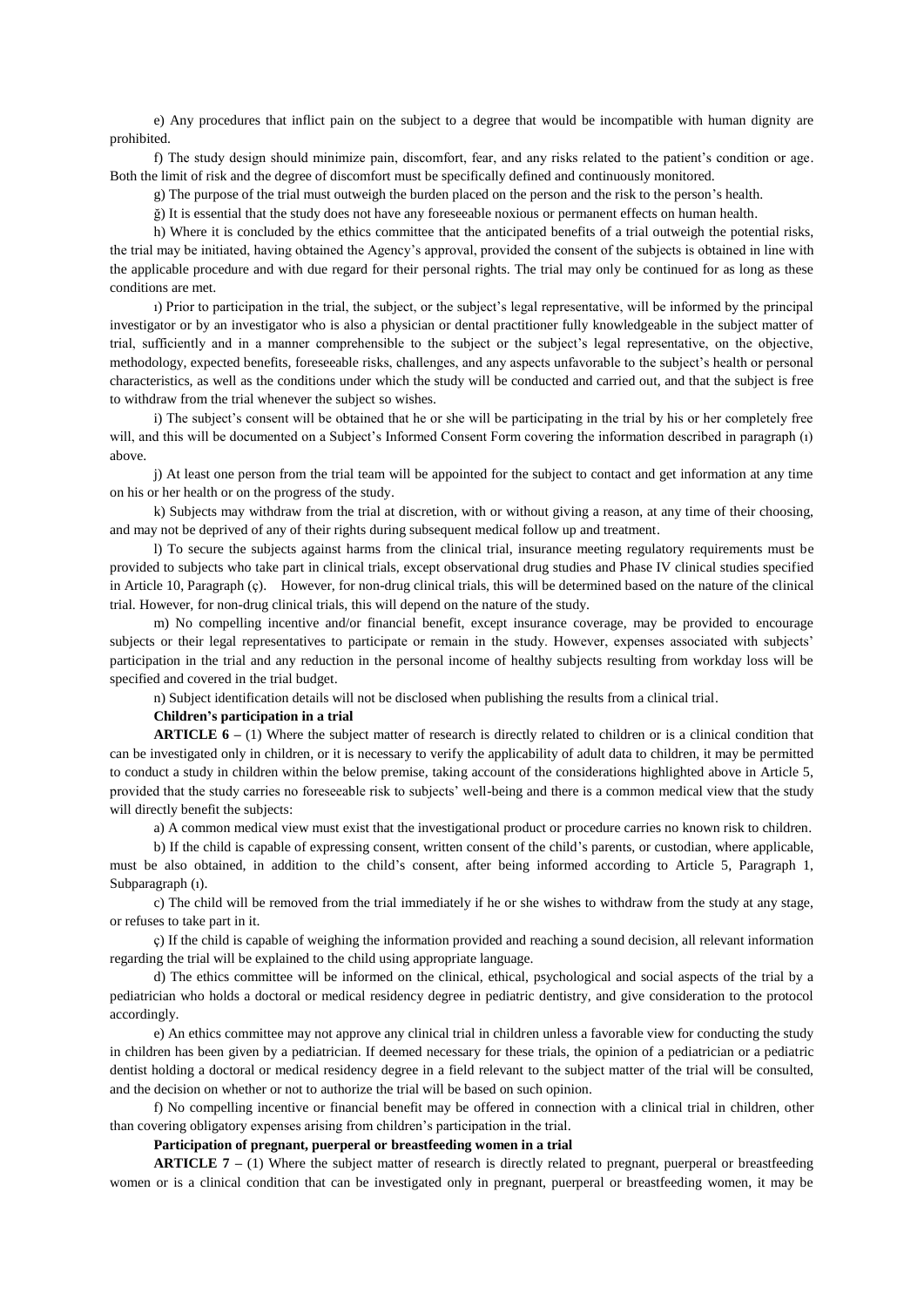permitted to conduct a study in pregnant, puerperal or breastfeeding women within the below premise, taking account of the considerations highlighted above in Article 5, provided that the study carries no foreseeable risk to subject and fetal/infant health and there is a common medical view that the study will directly benefit the subjects:

a) A common medical view must exist that the investigational product or procedure carries no known risk to pregnant, puerperal or breastfeeding women, or to the fetus or infant.

b) Written consent of the pregnant, puerperal or breastfeeding woman must be obtained, after being informed according to Article 5, Paragraph 1, Subparagraph (ı).

c) A pregnant, puerperal or breastfeeding woman will be immediately removed from the trial if they wish to withdraw from the study at any stage, or refuses to take part in it.

ç) The ethics committee will be informed on the clinical, ethical, psychological and social aspects of the trial, particularly with regard to fetal or infant health, by a physician specialized in the subject matter being investigated, and give consideration to the protocol accordingly.

d) No compelling incentive or financial benefit may be offered in connection with a clinical trial in pregnant, puerperal or breastfeeding women, other than covering obligatory expenses arising from their participation in the trial.

# **Participation of disabled persons in a trial**

**ARTICLE 8 –** (1) Where the subject matter of research is directly related to disabled persons or is a clinical condition that can be investigated only in disabled persons or all existing therapy options to treat the disabled person's condition have been exhausted, it may be permitted to conduct a study in them within the below premise, taking account of the considerations highlighted above in Article 5, provided that the study carries no foreseeable risk to subject health and there is a common medical view that the study will directly benefit disabled subjects:

a) A common medical view must exist that the investigational product or procedure carries no known risk to disabled persons.

b) If the person is capable of consent, his or her written consent must be obtained with that of the custodian, after being informed according to Article 5, Paragraph 1, Subparagraph (ı).

c) If the disabled person is capable of weighing the information provided and reaching a sound decision, they must be removed from the trial immediately if they wish to withdraw from the study at any stage, or refuse to take part in it.

ç) The ethics committee will be informed on the clinical, ethical, psychological and social aspects of the trial by a physician specialized in the subject matter being investigated, and give consideration to the protocol accordingly.

d) No compelling incentive or financial benefit may be offered in connection with a clinical trial in disabled persons, other than covering obligatory expenses arising from their participation in the trial.

#### **Trial participation of persons unconscious or in intensive care**

**ARTICLE 9 –** (1) Where the subject matter of research is directly related to persons unconscious or in intensive care, or is a clinical condition that can be investigated only in persons unconscious or in intensive care or all existing therapy options to treat their condition have been exhausted, it may be permitted to conduct a study in persons unconscious or in intensive care within the below premise, taking account of the considerations highlighted above in Article 5, provided that the study carries no foreseeable risk to subject health and there is a common medical view that the study will directly benefit persons unconscious or in intensive care:

a) A common medical view must exist that the investigational product or procedure carries no known risk to persons unconscious or in intensive care.

b) Written consent must be obtained of legal representatives or relatives of persons unconscious or in intensive care after being informed according to Article 5, Paragraph 1, Subparagraph (ı).

c) If a person unconscious or in intensive care becomes capable of weighing the information provided to them and reaching a sound decision, they must be removed from the trial immediately if they wish to withdraw from the study at any stage, or refuse to take part in it.

ç) The ethics committee will be informed on the clinical, ethical, psychological and social aspects of the trial by a physician specialized in the subject matter being investigated, and give consideration to the protocol accordingly.

d) No compelling incentive or financial benefit may be offered in connection with a clinical trial in persons unconscious or in intensive care, other than covering obligatory expenses arising from their participation in the trial.

(2) In the event a person unconscious or in intensive care or their legal representative or relatives cannot be reached to obtain their written consent, persons unconscious or in intensive care may be included in a trial, under the responsibility of the principal investigator or an investigator who is a medical doctor, provided the prescriptions of paragraph one above and the following requirements have been met:

a) The ethics committee must have given consideration to the proposed study protocol and other pertinent documents to determine whether the trial in question sufficiently meets ethical requirements.

b) In cases occurring suddenly, requiring urgent medical intervention and where existing therapy options have been completely exhausted, there is common medical view that the study will directly benefit persons unconscious or in intensive care.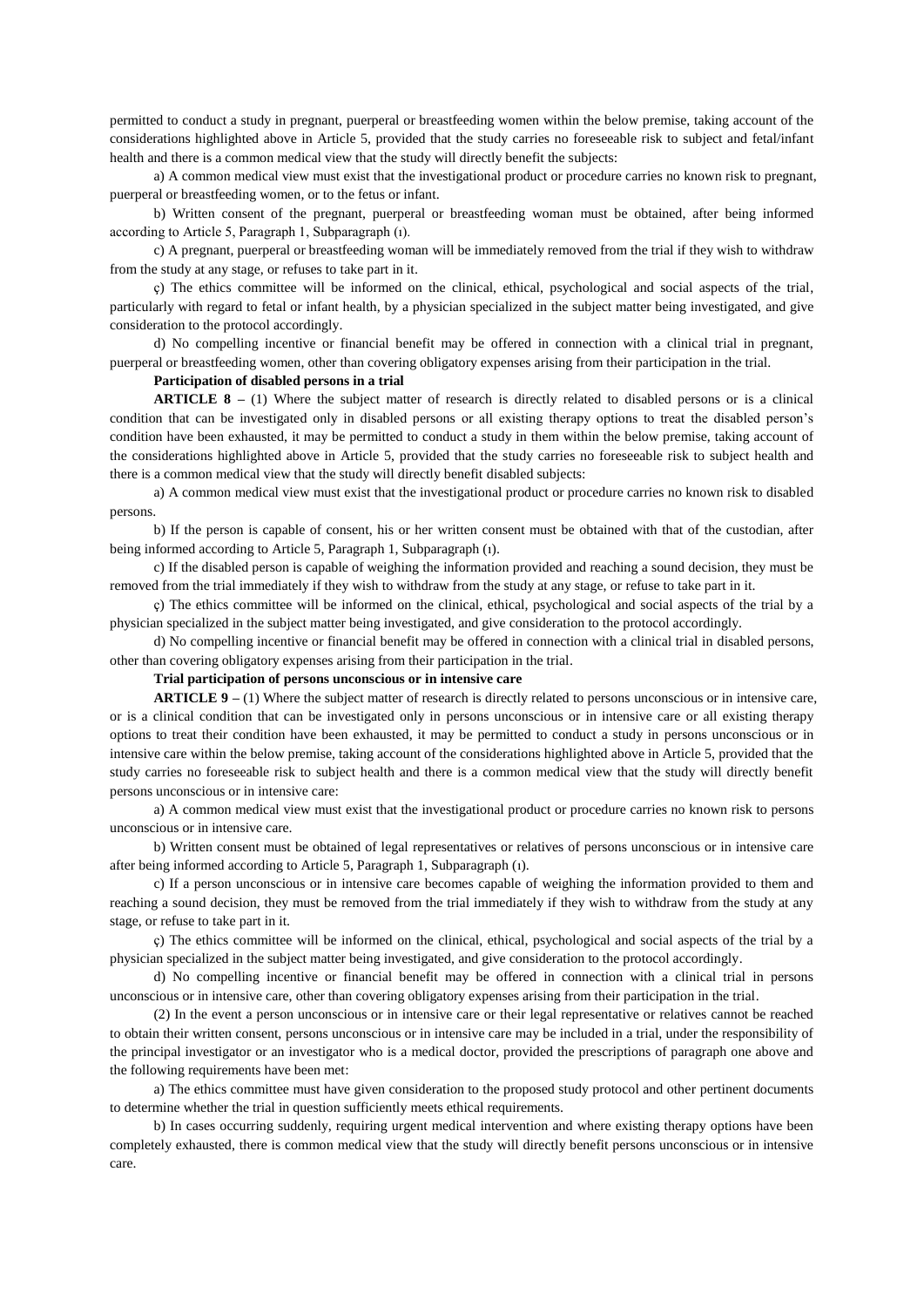# **CHAPTER THREE Essentials for Conducting a Trial**

## **Phases of clinical trials**

**ARTICLE 10 –** (1) Clinical trials have the following phases:

a) Phase I or Period I: Represents the stage of clinical research wherein an investigational product is investigated by administering it to a sufficient number of healthy subjects, or to unhealthy subjects when it is impossible to work with healthy subjects, who have been selected according to the nature and character of the study, to evaluate its pharmacokinetics, toxicity, and effects on physiological functions. A Phase I or Period I clinical trial with a novel investigational product may not be initiated unless preclinical pharmacological, toxicological and similar studies have been performed using complete and suitable experimental methods.

b) Phase II or Period II: Represents the stage of clinical research wherein an investigational product is investigated by administering it to a sufficient number of patient volunteers who have been selected according to the nature and character of the study to evaluate its therapeutic dose limits, clinical efficacy and safety.

c) Phase III or Period III: Represents the stage of clinical research wherein an investigational product, having passed through Phases I and II, is investigated by administering it to a sufficient number of patient volunteers who have been selected according to the nature and character of the study to evaluate its efficacy, safety, new indications, different doses, new routes and modes of administration, a new patient population or new pharmaceutical forms.

ç) Phase IV or Period IV: Represents the stage of clinical research in a large number patients where products authorized in Turkey are further investigated in terms of their approved indications, posology, and method of administration , or in the case of products permitted in Turkey, for their safety and efficacy characteristics against their recommended use, or for purposes of comparing them with other established treatments, products or procedures.

## **Clinical trial sites, standards, and applications for authorization**

**ARTICLE 11 –** (1) Clinical trials may only be conducted at centers for health practice and research established within universities, approved centers for research and development within universities and teaching and research hospitals of the Ministry, including Gülhane Military Medical Academy and military teaching and research hospitals, preferably at locations dedicated to clinical research, which are suitable for and which possess appropriate staff, equipment and laboratory means that enable ensuring the safety of research subjects and proper conduct and monitoring of a clinical trial, and appropriate emergency care should it be necessary. Where necessary, other healthcare institutions or organizations, possessing the above-listed capabilities, may be included in clinical trials conducted at these centers or hospitals, under the coordination or administrative responsibility of the latter.

(2) Phase I clinical trials and bioavailability/bioequivalence studies are conducted at healthcare institutions and research and development centers approved by the Agency, subordinate to the Ministry or universities, and equipped with the necessary means to perform emergency interventions when necessary and meeting standards set individually for each of them.

(3) Sites where clinical trials will be conducted according to the Guideline for Good Clinical Practice must minimally have:

a) the necessary staff and equipment at an adequate level, appropriate to the nature of the study,

b) the facilities and means necessary for storing and dispensing the investigational product in a manner appropriate to its nature,

c) the means and equipment to provide appropriate care to subjects, including cases requiring emergency care,

ç) the sufficient means and equipment to enable transferring subjects to a more advanced health institution/organization, where necessary, and

d) the sufficient means and equipment to retain the data and documents relating to the clinical trial and subjects after the study has been completed.

### **Clinical trial application and authorization**

**ARTICLE 12 –** (1) Making a parallel application to the ethics committee and the Agency simultaneously is allowed, to obtain authorization for conducting a clinical trial falling within the scope of this Regulation.

(2) The application file for a clinical trial will be prepared according to the Guideline for Good Clinical Practice and other applicable guidelines using the application form and its appendixes posted on the Agency's website.

(3) The said Ethics Committee decision must be obtained from the Ethics Commitee based at the place where the coordinating center is situated or, if no Ethics Committees are available there, from the Ethics Committee based at the center nearest to the coordinating center. For clinical trials conducted at a single center, the required Ethics Committee decision must be obtained from the Ethics Commitee based at the place where the trial is being conducted or, if no Ethics Committees are available there, from the Ethics Committee based at the center nearest to the said center.

(4) The application for a clinical trial will be made to the relevant ethics committee and the Agency by the sponsor, consisting of natural/juristic persons, or by a contract research organization domiciled in Turkey appointed by the sponsor. If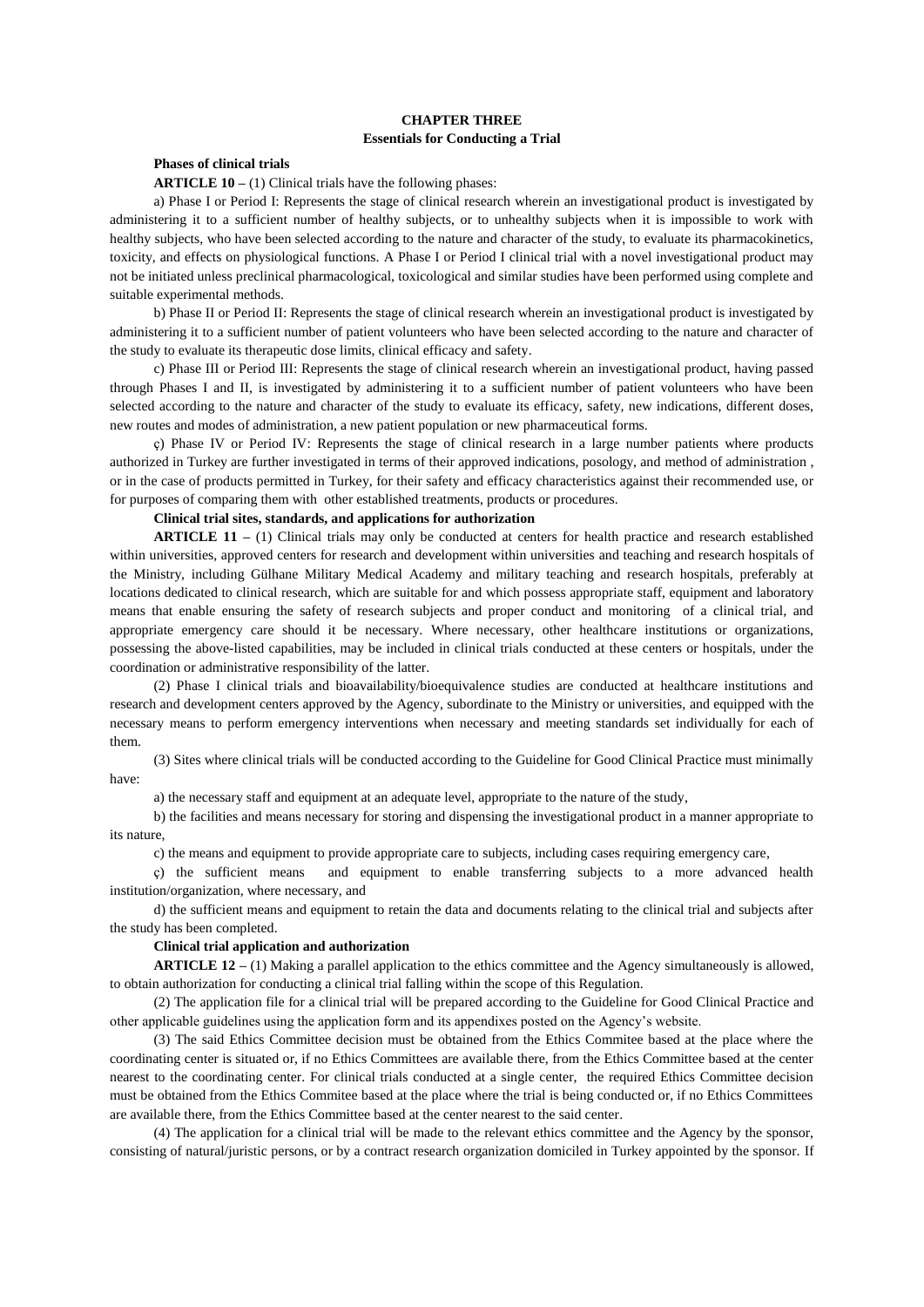the sponsor has no representative domiciled in Turkey, the application for a clinical trial must be submitted through a contract research organization domiciled in Turkey.

(5) If the application has been submitted in a procedurally correct manner, there are no deficiencies in the data or documents which must be submitted with the application, and an ethics committee decision is available and submitted, it is essential for the Agency to review and conclude the application within thirty days.

(6) If the Agency adopts an unfavorable decision regarding the request for conducting the clinical trial, this decision will be notified to the applicant, together with the rationale for the decision. The sponsor will be granted a single opportunity to resubmit the application after making amendments to address the issues raised in the decision, or to file a reasoned objection against the decision. The review clock will be paused during this process. If the requested changes are not made or an acceptable justification cannot be presented, the Agency may reject the clinical trial.

(7) For clinical trials with cell therapies using products containing genetically modified organisms or products involving gene therapy, the timeframe specified for the Agency approval may be extended for an additional thirty days.

### **Initiating and conducting a clinical trial**

**ARTICLE 13 –** (1) Clinical trials subject to the Agency's approval may not be initiated without the Agency's approval. These studies will be entered in a public register, respecting the privacy of personal information.

(2) Amendments occurring during conduct of a trial requiring reporting, and those requiring a decision and approval will be determined according to the Guideline for Good Clinical Practice. It is essential for amendments requiring a decision and approval to be reviewed and concluded by the ethics committee within fifteen days, and by the Agency within thirty days after submission of the ethics committee decision.

(3) Trials will be conducted in the following manner:

a) Clinical trials subject to this Regulation will be conducted with a team appropriate to the nature of the study, led by a principal investigator. Phase I clinical trials and bioavailability/bioequivalence trials will be conducted by a team with sufficient training and experience in good clinical practice and a doctor of medicine specialized or holding a doctoral degree in pharmacology.

b) Reserving the provisions made in the second paragraph above, the sponsor or the principal investigator or the physician or an investigator who is a dental practitioner will take any urgent safety precautions necessary to protect subjects against risks that may arise in the event of new circumstances emerging during the conduct of a clinical trial or in connection with development of the investigational product, which may impact on subjects' safety. The principal investigator or the sponsor will notify the relevant ethics committee and the Agency on these new circumstances and the precautions taken. Otherwise, the Agency will suspend the study.

c) If, despite approval by the Agency, a study has not been initiated on the date specified in the application file, reasons for not initiating the study will be reported to the Agency within ninety days.

ç) In order to ensure the conditions and precautions necessary for the safety of patients, the principal investigator may recruit subinvestigators from other institutions possessing the necessary qualifications to its team, and specify it on the application form.

d) The sponsor may delegate some of its duties to a contract research organization operating according to scientific guidelines and good clinical practice, provided that a written contract is executed and information is given to the Agency. Delegation of duties to a contract research organization will not annul a sponsor's potential civil and penal liability in connection with such delegated duties. The sponsor and the contract research organization have joint responsibility for the contracted activities and their outcome.

#### **Suspension or termination of a clinical trial**

**ARTICLE 14 –** (1) The Agency will immediately suspend a clinical trial when or if it is detected that any of the conditions that were met at the time of authorization are no longer met during the course of trial. If these conditions are not met, or it is concluded that they cannot be met within the prescribed timeframe, or if the subjects' safety will be compromised in the mean time, the clinical trial will be directly suspended.

(2) In cases not involving a direct risk to subjects, the sponsor or investigator may be requested to submit their view on the issue. In that case, the sponsor or investigators will submit their view to the Agency within fifteen days.

(3) If a trial has been prematurely stopped by the sponsor, the decision to stop the trial, including the reasons for stopping it and a description of measures to maintain treatment of subjects already enrolled in the study, will be submitted to the Agency and the ethics committee within fifteen days.

(4) The sponsor will report the end of trial to the Agency and the ethics committee within ninety days after the trial ends.

(5) The decision and the rational for stopping or terminating a clinical trial will be notified to the ethics committee, the sponsor and the principal investigator.

## **CHAPTER FOUR**

**Investigational Products**

### **Responsibility of the sponsor and principal investigator in connection with the investigational product**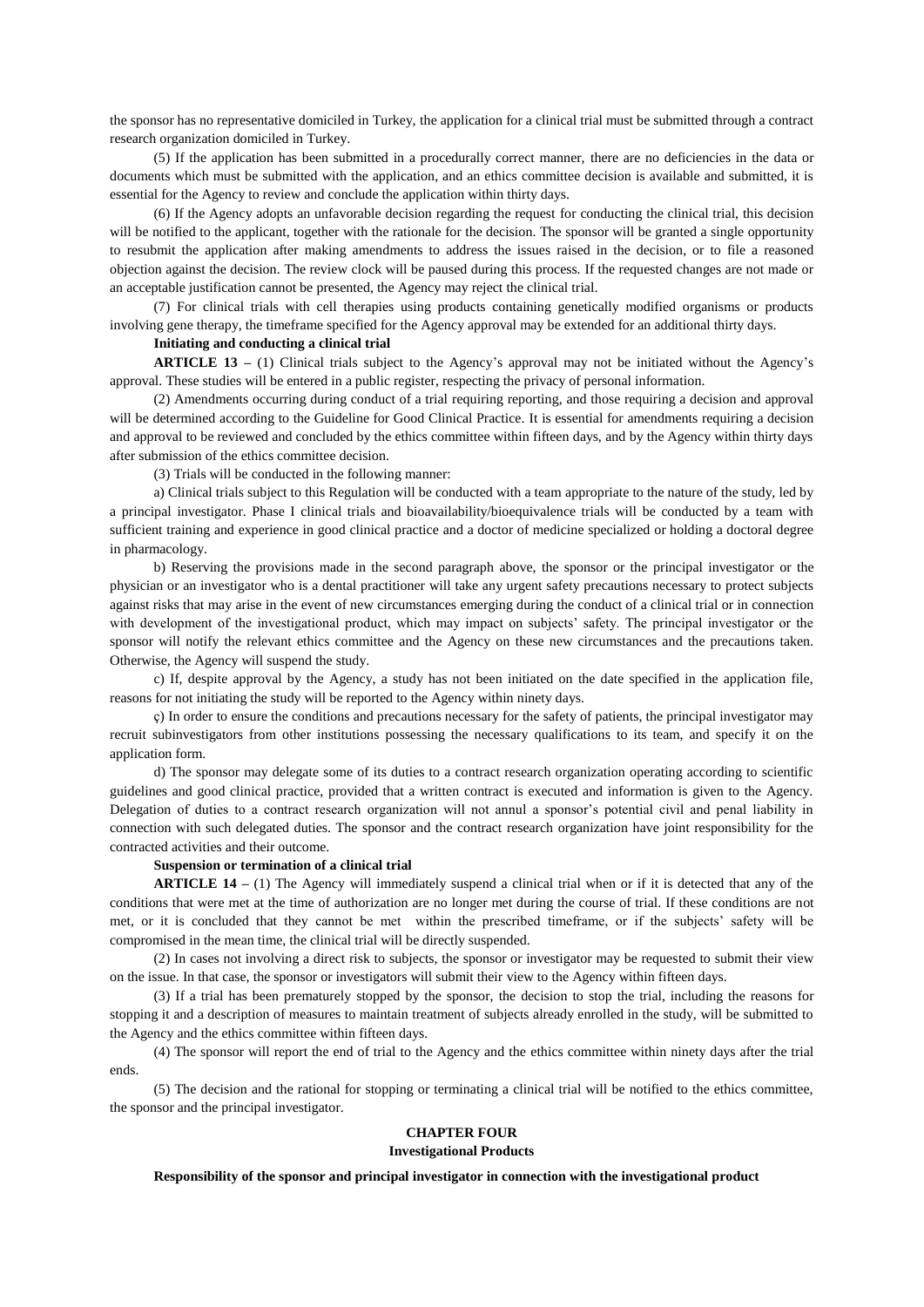**ARTICLE 15 –** (1) The responsibility rests with the sponsor to ensure that the investigational product, after it has been manufactured or imported, is stored, dispensed and delivered to the trial site in a manner compliant with the product's characteristics, that these conditions are maintained at the trial site, that unused products are recovered from the trial site or are properly destroyed, and that a record of all of these processes is maintained.

(2) The responsibility rests with the principal investigator at each center for accepting the delivery of products, maintaining them, dispensing them according to written instructions or the study protocol, checking the inventory, and following the protocol requirements for and keeping a record of any remaining products. The principal investigator may appoint, preferably, a pharmacist to perform these functions.

## **Manufacture, importation, and labeling of investigational products**

**ARTICLE 16 –** (1) It must be assured that investigational products have been manufactured in accordance with the requirements laid won in the Guideline for Good Manufacturing Practice.

(2) Permission of the Agency will be obtained for importing or manufacturing investigational products.

(3) Sponsors who intend to manufacture or import an investigational product must meet the following requirements:

a) The application made to the Agency must include documentation that each batch of the investigational product to be manufactured or imported was manufactured and controlled at least according to the standards of good manufacturing practice, and in line with the product specifications as indicated in the dossier.

b) Samples from each batch of the investigational product manufactured or imported, and relevant data and documents, must be retained for at least five years.

(4) Investigational products will be labeled in Turkish on the outer packaging, or if it has no outer packaging, on the outermost packaging, in accordance with the Guideline for Good Manufacturing Practice.

## **Withdrawal of investigational products**

**ARTICLE 17 –** (1) In the event of suspension of a clinical trial, the entire stock of investigational products remaining in possession of the principal investigator or an investigator who is a medical doctor or dental practitioner will be immediately withdrawn from locations where these were dispensed and reported on to the Agency within fifteen days, with supporting documentation.

(2) The withdrawal of investigational products, and particulars of the process and precautions taken with respect to the withdrawn investigational products will be detailed in the report submitted to the Agency.

### **CHAPTER FIVE**

### **Reporting Adverse Events and Serious Adverse Reactions, Other Notifications, Audits and Responsibility**

#### **Reporting adverse events**

**ARTICLE 18 – (**1) The principal investigator or an investigator to be assigned by the principal investigator will notify the sponsor immediately about all adverse conditions other than those that are not require immediate reporting as specified in the protocol or the investigator's brochure. This urgent report will then be followed by a detailed written report. A single code number will be used in the urgent report and other subsequent reports for volunteers participating in the study.

(2) Adverse events or laboratory findings identified as critical to safety evaluations will be reported to the sponsor in the manner and timelines described in the protocol.

(3) In the event of death of a subject, the principle investigator or an investigator appointed by the principal investigator will supply the sponsor, the relevant ethics committee, and the Agency with any additional information requested.

(4) The sponsor will keep detailed records of all adverse events reported to it by the investigator or investigators. These records will be submitted to the Agency and the ethics committee upon request.

#### **Reporting serious adverse reactions**

**ARTICLE 19** – (1) The sponsor will inform the ethics committee and the Agency about any fatal or life-threatening suspected unexpected serious adverse reactions occurring during the trial within no more than seven days after receiving such information. The sponsor will also forward any follow-up reports containing additional information on these cases to the ethics committee and the Agency within eight days after receiving them.

(2) All the other unexpected suspected serious adverse reactions will be reported to the ethics committee and the Agency by the sponsor within a maximum of fifteen days after receiving the initial information.

(3) The sponsor will also notify all investigators and the principal investigator.

(4) Once a year, the sponsor will provide the ethics committee and the Agency with a listing of all suspected serious adverse reactions occurring during the trial, including information relevant to subjects' safety, using the interim report form provided in the relevant guidelines to be issued by the Agency. In short-term studies or where necessary, the Agency may request a report earlier.

### **Other notifications**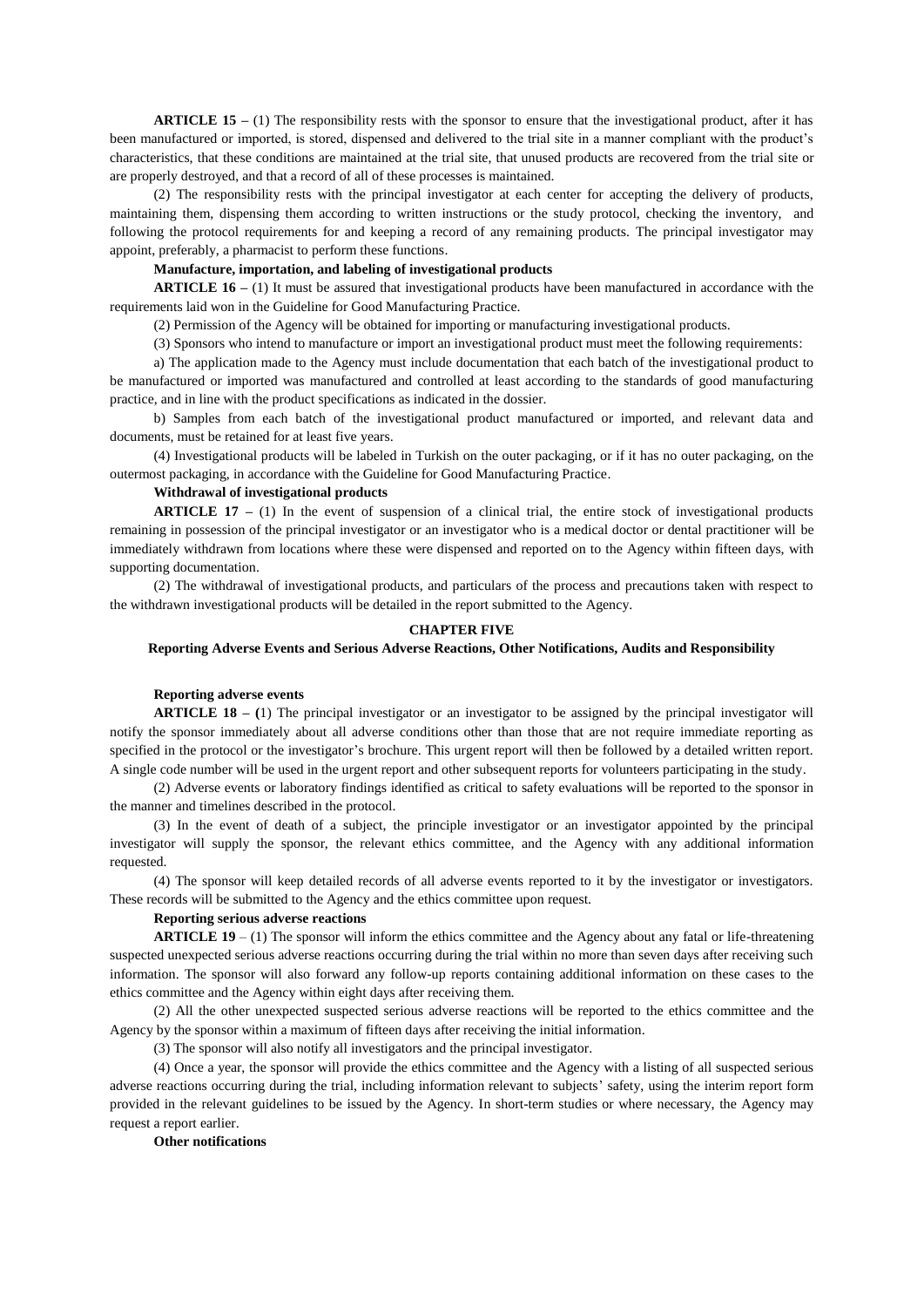**ARTICLE 20 –** (1) In multicenter clinical trials, the interim report and the final report will be prepared using a template of the forms provided in relevant guidelines and on the Agency's website, and include the relevant results from all centers taking part in the trial.

(2) Appointments related to the trial that require reporting, and those requiring a decision and approval will be determined according to the Guideline for Good Clinical Practice. However, the Agency may invalidate appointments subject to reporting, stating a reason therefor.

(3) It is the sponsor's responsibility to ensure that notifications are regularly submitted to the Agency.

# **Trial records, confidentiality and transfers**

**ARTICLE 21 –** (1) All records related to the clinical trial will be regularly kept by sponsor and the principal investigator or investigators, and maintained for at least five years after the study has been completed at all centers.

(2) The sponsor will notify the ethics committee and the Agency in the event of transfer of the trial for any reason. The Agency approves the transfer, if it finds it acceptable. In the event of a transfer of trial, the new owner of the data and documents is responsible to maintain and archive all of them.

(3) Archiving of trial data and documents must be compliant with the applicable guideline.

(4) Confidentiality of trial data and documents is essential. These documents may be only disclosed upon request by to legally authorized persons or authorities.

## **Audits**

**ARTICLE 22 –** (1) The Agency may audit clinical trials being conducted, trial sites, sponsors and contract research organizations, manufacturing sites of investigational products, laboratories where analyses relevant to the trial are being performed, and ethics committees in and/or outside of the country, with or without advance notice, to determine their compliance with this Regulation and other applicable regulatory provisions.

(2) Auditors will be appointed among persons, preferably with an educational background in medicine or pharmacy and holding a bachelor's degree, who have sufficient experience and training in good clinical practice

(3) Good clinical practice auditors are obligated to maintain confidentiality of all information they acquire during inspection.

### **Responsibility**

**ARTICLE 23 –** (1) The cost of all investigational medicinal products, devices or materials for use with the products, and the costs of all examinations, tests, analyses and treatments used in the trial and specified in the Agency-approved study protocol will be covered by the sponsor. Such costs may not be recovered from subjects or from the Social Security Institution. However, this excludes situations involving a public interest and approved by the Social Security Institution.

(2) Natural or juristic persons who will be conducting the clinical trial must detail the particulars of study funding in the application dossier.

(3) That a Subject's Informed Consent Form was obtained from subjects enrolled in a clinical trial will not their entitlement to seek compensation for damages sustained by them in connection with the trial.

# **Prohibitions**

**ARTICLE 24 –** (1) It is prohibited to conduct trials covered by this Regulation in a manner that violates the principles and procedures laid down in this Regulation or other applicable legislations.

# **Regulatory penalties**

**ARTICLE 25 –** (1) In the event of violation of regulatory provisions governing clinical trials, the offending clinical trial, or in the case of international multi-center clinical trials, the part of the study being conducted in Turkey, may be suspended or terminated by the Agency. When the reasons for suspension have been eliminated, the sponsor notifies the Agency and the clinical trial may be resumed, if approved by the Agency.

(2) The Agency will issue a warning to ethics committees which do not operate according to ethical principles or fail to meet the requirements of the Standard Operating Procedure for Ethics Committees issued by the Agency, or found during audits to lack the essential space, secretariat, archive and other equipment means which are required for an ethics committee to function. If the deficiencies giving rise to the warning are not rectified within the allowed timeframe, the Agency will revoke the authorization granted according to Article 26, paragraph 2, and remove the chair of the ethics committee for a period of two years.

(3) Whoever violates or acts contrary to these regulatory provisions will be subjected to applicable provisions of the Turkish Penal Code #5237 of 26.09.2004 and other relevant regulations, depending on the nature of the violation.

#### **CHAPTER SIX**

# **Organization, Operating Principles and Procedures, and Duties of Ethics Committees**

#### **Organization of ethics committees**

**ARTICLE 26 –** (1) Ethics committees are comprised of not less than seven and not more than fifteen members, all healthcare professionals who received basic training on clinical trials and a majority of whom holding a doctoral or medical residency degree, to conduct scientific and ethical assessments on various matters, including procedures and documents used to inform trial subjects and consents received from them, to protect their rights, safety and wellbeing.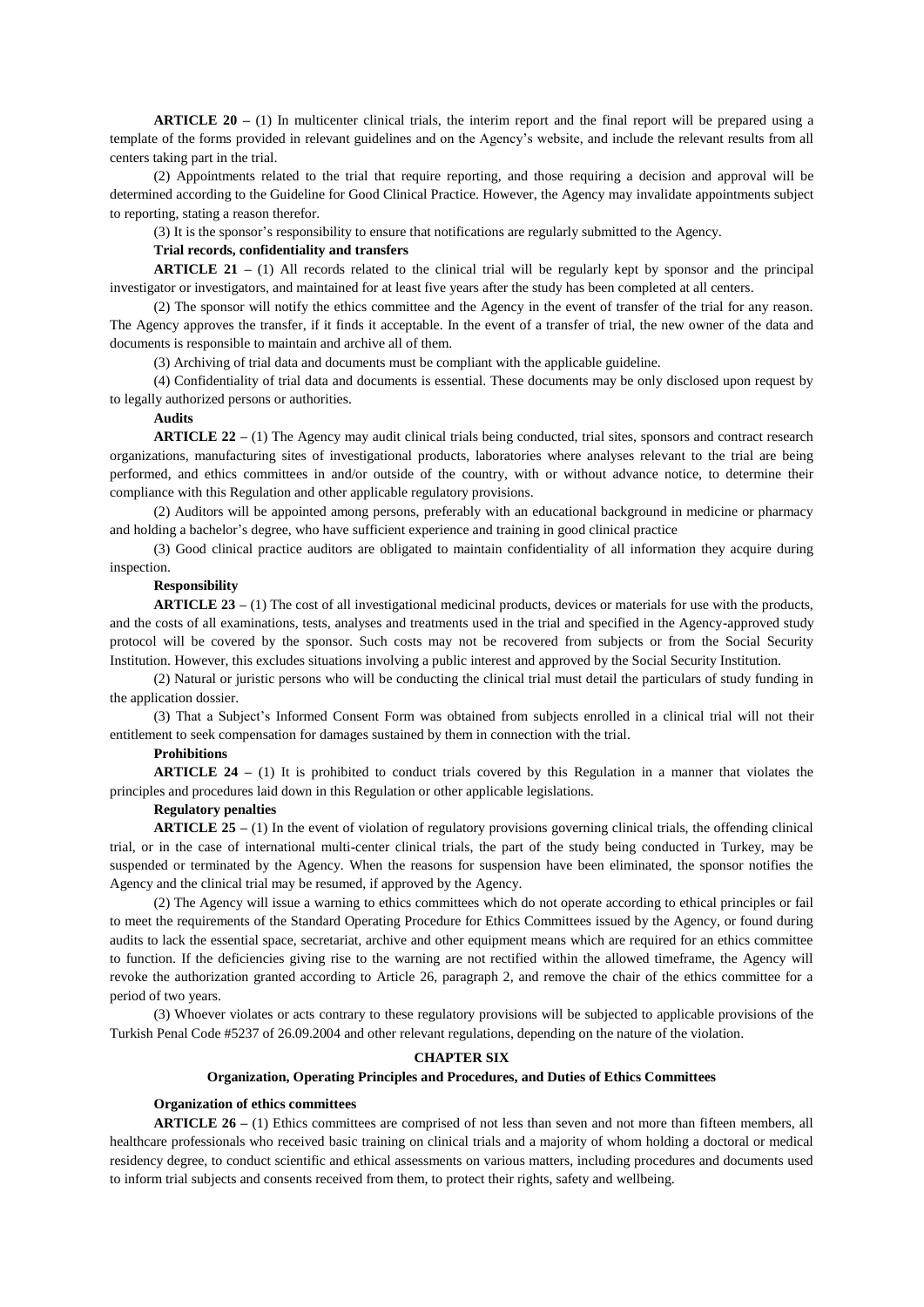(2) Ethics committees will be established within universities upon the proposal of the rector, within Public Hospital Unions upon the proposal of the secretary general, and within Gülhane Military Medical Academy upon the proposal of the dean and confirmation by the Agency, and commence their work as of the confirmation date.

(3) Ethics committees will be organized as an Ethics Committee for Clinical Research or an Ethics Committee for Bioavailability/Bioequivalence Investigation.

(4) Ethics Committees for Clinical Research will be established to perform a scientific and ethical assessment of studies except bioavailability/bioequivalence studies.

(5) Ethics Committees for Bioavailability/Bioequivalence Investigation will be established to perform scientific and ethical assessment of bioavailability/bioequivalence studies.

(6) At least three members of an ethics committee will be selected from outside the institution where the committee's secretariat is located.

(7) An ethics committee member may not sit on more than one ethics committees.

(8) Senior executives of clinical research sites may not sit on ethics committees.

(10) Members of an Ethics Committee for Clinical Research must meet at least the following qualifications:

a) Specialist physicians who have previously taken part as an investigator in an international clinical trial conducted preferably according to good clinical practice, who are preferably specialized in different branches;

b) A person holding a doctoral or medical residency degree in pharmacology;

c) A person holding a doctoral degree in biostatistics or a public health specialist or a medical doctor holding a doctoral degree in public health;

ç) A biomedical engineer or specialist, or, if unavailable, a biophysicist or physiologist;

d) A jurist;

e) A non-healthcare professional;

f) If available, a person holding a doctoral degree or specialized in medical ethics or deontology;

(11) Members of an Ethics Committee for Bioavailability/Bioequivalence Investigation must meet at least the following qualifications:

a) Specialist physicians who have previously taken part as an investigator in an international clinical trial conducted preferably according to good clinical practice;

b) A person holding a doctoral or medical residency degree in pharmacology;

c) A person holding a doctoral degree in biostatistics or a public health specialist or a medical doctor holding a doctoral degree in public health;

ç) A pharmacist holding a doctoral degree in biopharmaceuticals, pharmacokinetics or pharmaceutical technology ;

d) A pharmacist holding a doctoral degree in pharmaceutical chemistry or analytical chemistry, or a chemist or chemical engineer holding a doctoral degree in said fields;

e) A jurist;

f) A non-healthcare professional,

g) If available, a person holding a doctoral degree or specialized in medical ethics or deontology.

**Operating principles and procedures of ethics committees** 

**ARTICLE 27 –** (1) Operating guidelines and procedures of ethics committees are outlined below:

a) Ethics committees are independent in their scientific and ethical review and approval of clinical trial applications.

b) Ethics committee members are obligated to comply with the confidentiality requirement for any information presented to them.

c) Ethics committee members will sign a confidentiality form and letter of undertaking before commencing their role.

ç) Ethics committee members who are affiliated with or have a role in the trial being reviewed may not take part in discussions or voting on such trial at the ethics committee, nor may they have their signature under the ethics committee decision thereon.

d) Ethics committee members meet with two thirds majority of the total number of members, and adopt decisions with absolute majority of total membership.

e) Ethics committee members serve for two years, and an expiring member may be reappointed.

f) Any members who fail to attend three consecutive or five nonconsecutive meetings without a valid excuse during their membership term will be automatically removed from membership. Members who expire their term or otherwise removed from membership are replaced by a new member meeting, preferably, the same qualifications, for members other than those who must be present at minimum.

g) Where necessary, ethics committees may solicit the written opinion of experts in a relevant field or subfield, and invite them to attend meetings in advisory capacity.

ğ) Operating modalities of ethics committees are set by the Agency and posted on the Agency's website. Ethics committees conduct their work in adherence to those standards.

## **Mandate of ethics committees**

**ARTICLE 28 –** (1) Ethics committees have the following mandate: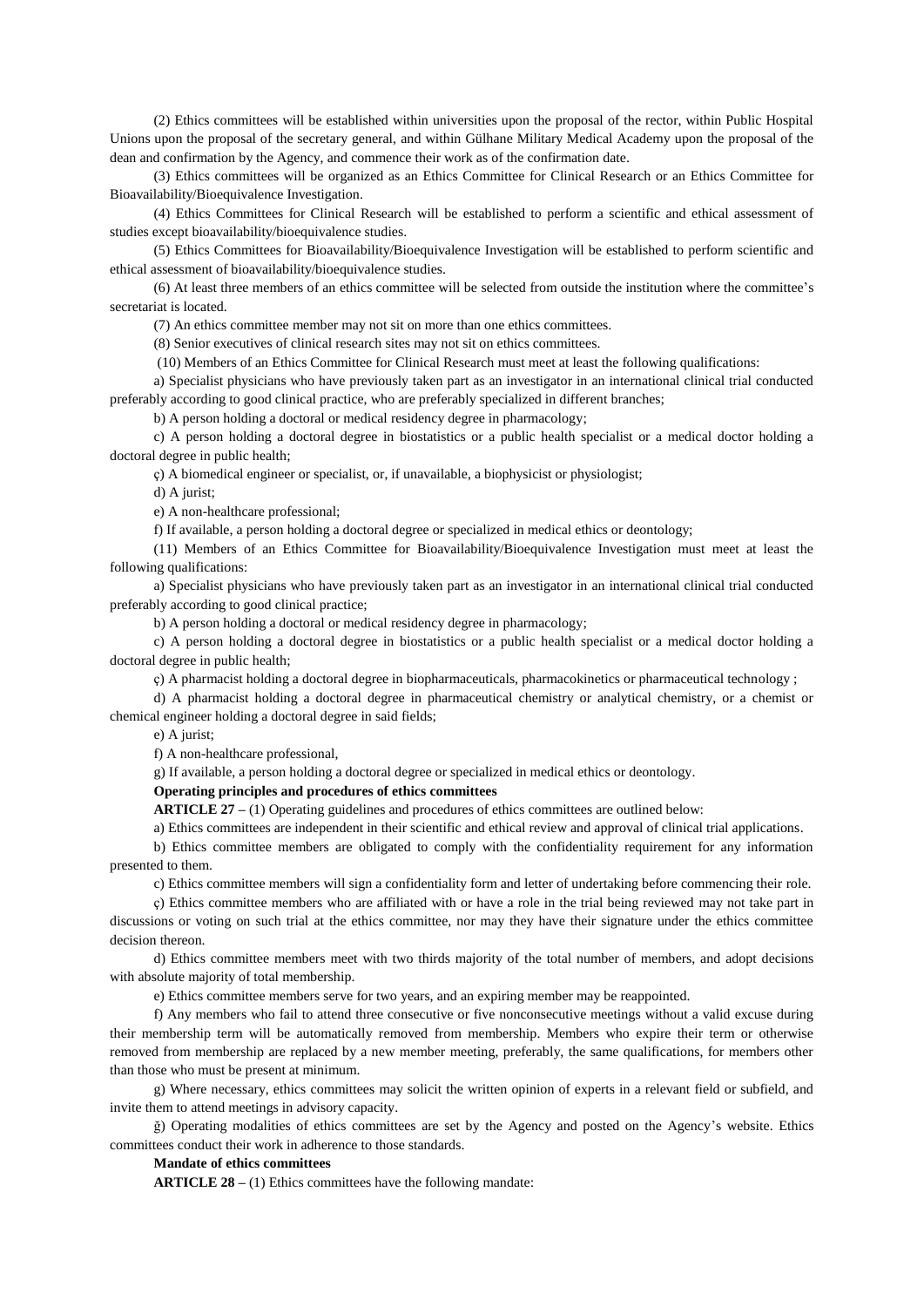a) Applications for clinical trials falling within the scope of this Regulation will be reviewed by an ethics committee according to Article 26.

b) Other agencies or institutions may not establish ethics committees or any boards or organs to serve the function of an ethics committee to review matters falling within the scope of this Regulation.

c) When forming their opinion on a clinical trial application, ethics committees will at least take account of:

1) an analysis of the anticipated benefits, harm and risks from the trial;

2) whether the trial is based on scientific data and a new hypothesis;

3) in the case of first-in-human studies, the necessity of first performing the study in a non-human in vitro environment or in a sufficient number of animals;

4) whether scientific data obtained in a non-human in vitro environment or from experiments in animals have, as far as the study objectives are concerned, reached sufficient maturity to warrant conducting the study in humans also;

5) the study protocol;

6) an evaluation of the contents of the investigator's brochure and whether it meets the requirements;

7) the documented information submitted relating to the study, the method used for obtaining the consent of subjects, and the justification for conducting the study in pregnant, postpartum or breastfeeding women, children, disabled persons or persons who are unconscious or in intensive care;

8) the responsibility of the principal investigators or the sponsor in the event of injury or death, including permanent health problems which may potentially result from the study;

9) compensation in the event of an injury or death which may be linked with the study;

10) arrangements for including subjects in the study;

11) suitability of the trial team for the type of study being conducted.

ç) Ethics committees may perform on-site audits during trials approved by them.

d) Ethics Committees for Clinical Research will notify their opinion to the applicant within not more than fifteen days, and Ethics Committees for Bioavailability/Bioequivalence within not more than seven days after the application date.

e) In the case of non-drug clinical trials and clinical trials with cell therapies using products containing genetically modified organisms or products involving gene therapy, the fifteen-day timeframe specified for ethics committee approval may be extended for an additional thirty days.

f) Should additional information or clarifications become necessary during the ethics committee review, all of the requests will be communicated to the applicant in a single request. The review process will be frozen until the required data and documents are submitted to the ethics committee.

### **CHAPTER SEVEN**

# **Organization and Operating Principles and Procedures of the Advisory Board for Clinical Trials, Observational Drug Trials and Training**

#### **Organization of the Advisory Board for Clinical Trials**

**ARTICLE 29 –** (1) The Advisory Board for Clinical Trials will be chaired by the Undersecretary of Health or a Deputy Undersecretary appointed by him or her, and comprise three members each selected by the Agency specialized or holding a doctoral degree in surgery, internal medicine and basic sciences, respectively, a clinical psychologist and theologist, and the Agency's Chief Legal Advisor, or a legal advisor appointed by him or her.

**Duties and operating principles and procedures of the Advisory Board for Clinical Trials** 

**ARTICLE 30 –** (1) The Advisory Board for Clinical Trials will perform the following duties:

a) Providing its scientific and technical opinion solely on matters referred to the Agency in writing for opinion on matters of indecision by an ethics committee regarding a clinical trial.

b) Providing its opinion solely on matters referred to the Agency in writing for opinion on matters of indecision by subjects or parties to a clinical trial, regarding a clinical trial.

c) Providing its opinion to the Ministry to provide basis for clinical trial policies

(2) The Advisory Board for Clinical Trials has the following operating principles and procedures:

a) At its first meeting, the Advisory Board for Clinical Trials elects a deputy chair among its members.

b) Members sitting on the Advisory Board for Clinical Trials have an office term of two years, and any members expiring their term may be reappointed.

c) Any member who fails to attend three consecutive or five nonconsecutive meetings without being excused will be automatically removed from membership. A member possessing the same qualifications as the removed member will be appointed in his or her place.

ç) The Advisory Board for Clinical Trials meets with the two thirds majority of total number of members, and adopt decisions with the favorable vote of a simple majority of its full membership.

d) Should it be necessary, the Advisory Board for Clinical Trials may consult the view of experts and invite them to the Board for hearing their view.